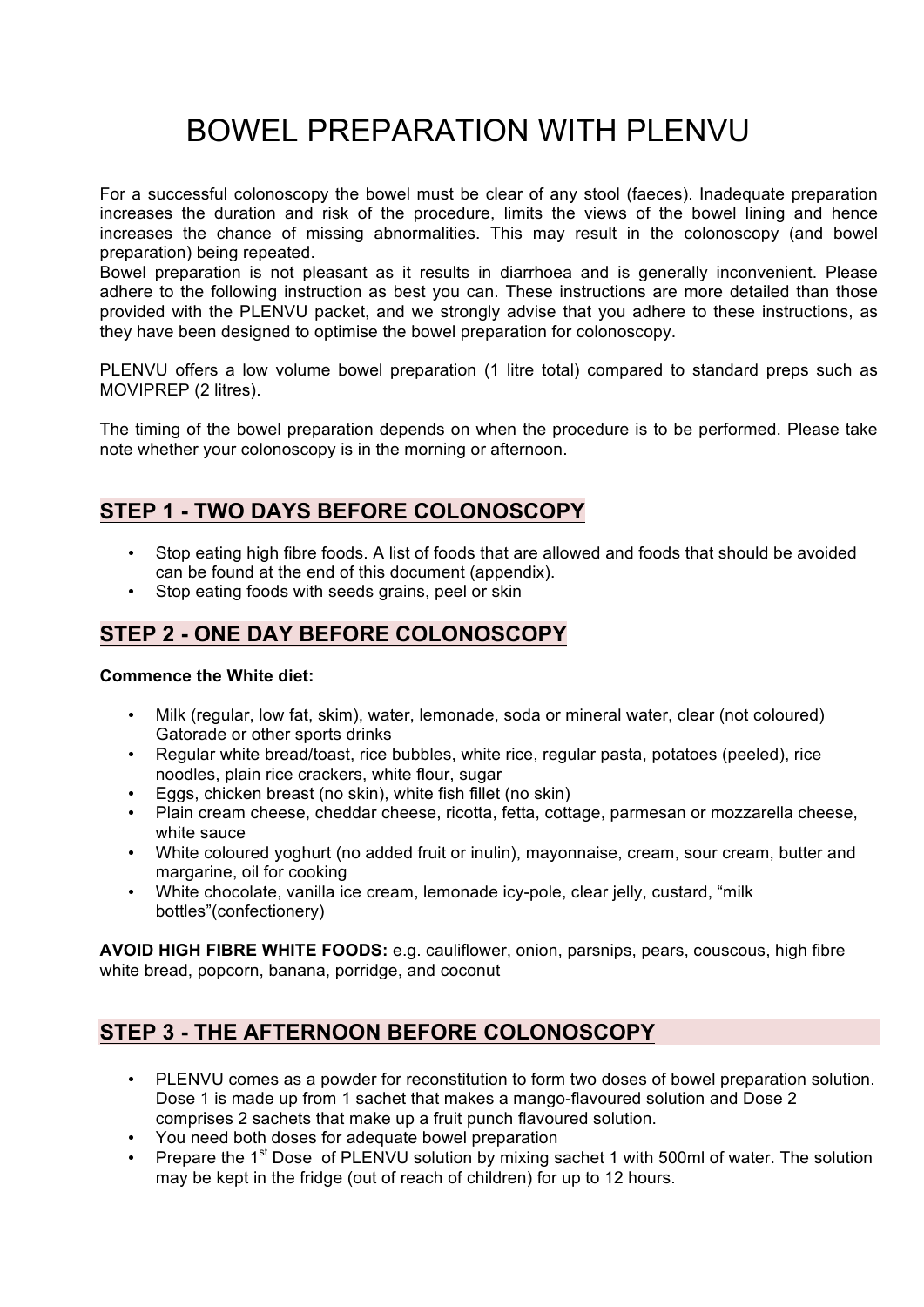- We use a "SPLIT" preparation for morning and afternoon procedures whereby the two doses are consumed on separate days. This has proven efficacy, increased detection of abnormalities and improved tolerability. The exact timing for taking PLENVU will depend on when the procedure is scheduled (see below).
- The bowel preparation is not a substitute for normal fluid intake. Dehydration can occur and it is very important that other clear fluids are also taken during the period of bowel preparation. At least a further 500ml (2 cups) of these clear fluids must be consumed for each 500ml of reconstituted PLENVU solution.

# **STEP 4 - TAKING THE BOWEL PREPARATION SOLUTION**

- Please look at the following chart to determine the timing of bowel preparation
- The timing of taking the preparation depends on when your procedure is scheduled.

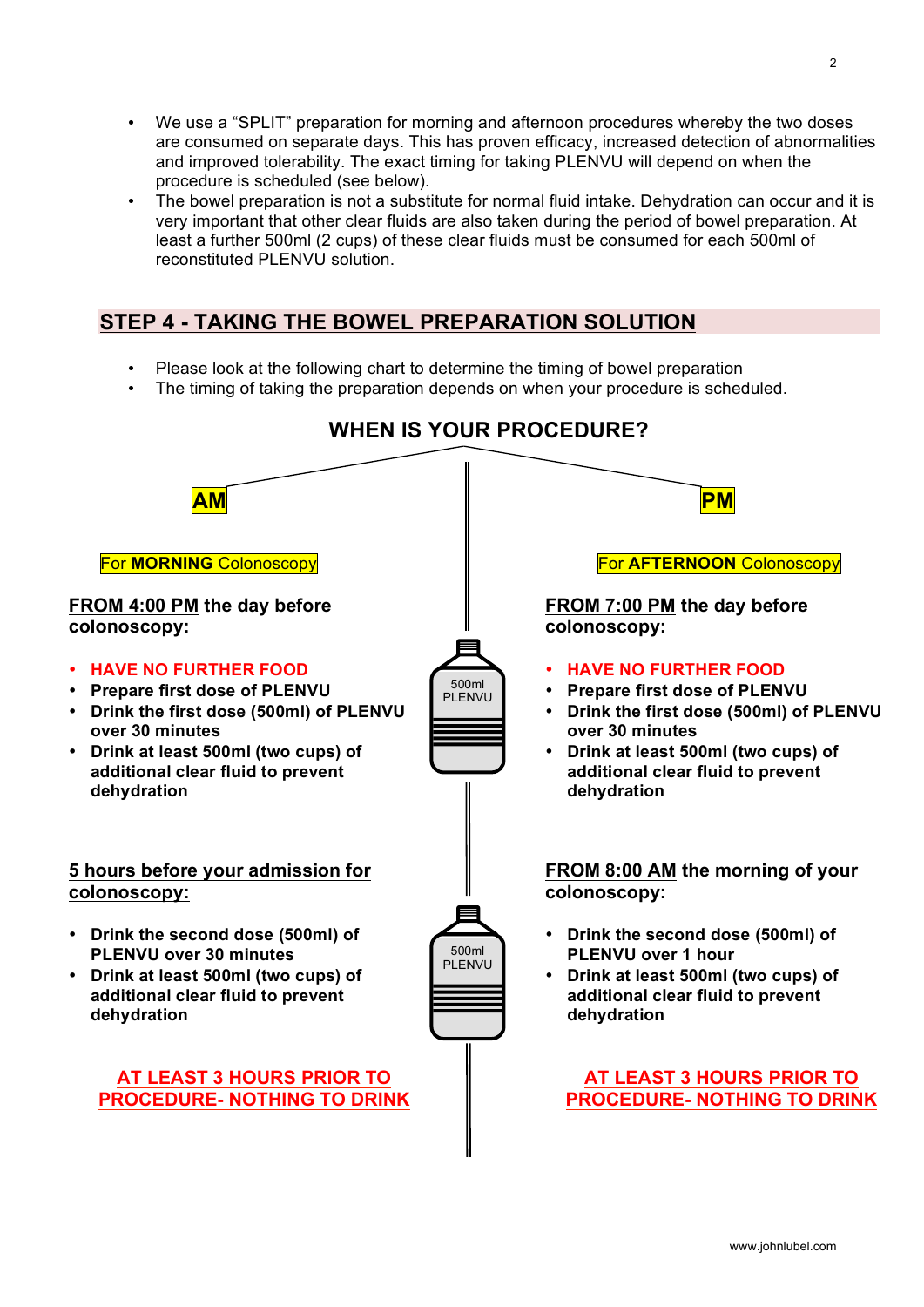## **STEP 5 - AFTER THE BOWEL PREPARATION**

- Please note the times above for the onset of **FASTING.** This is important, as your stomach must be empty at the time of colonoscopy. In addition, have **NOTHING TO DRINK FOR AT LEAST 3 hours** before the procedure. Occasionally, if you are suspected of having slow gastric emptying the period of **NIL BY MOUTH** may be extended to 6 hours before the procedure.
- For further information regarding colonoscopy please see the additional patient information sheet.

#### **Side-effects**

Everybody responds differently to PLENVU. We advise you remain within easy reach of a toilet as the urge to open your bowels may be sudden. The effects of PLENVU may start working within 30 minutes but sometimes takes much longer. The effects will last up to six hours or sometimes more. You may feel nauseated or sick, feel tired, and have abdominal bloating or cramps. Very occasionally PLENVU will cause an allergic reaction, with or without a rash. The lack of solid food in combination with the laxative can trigger nausea and dehydration. We suggest you drink as much clear fluid as you can to help prevent this.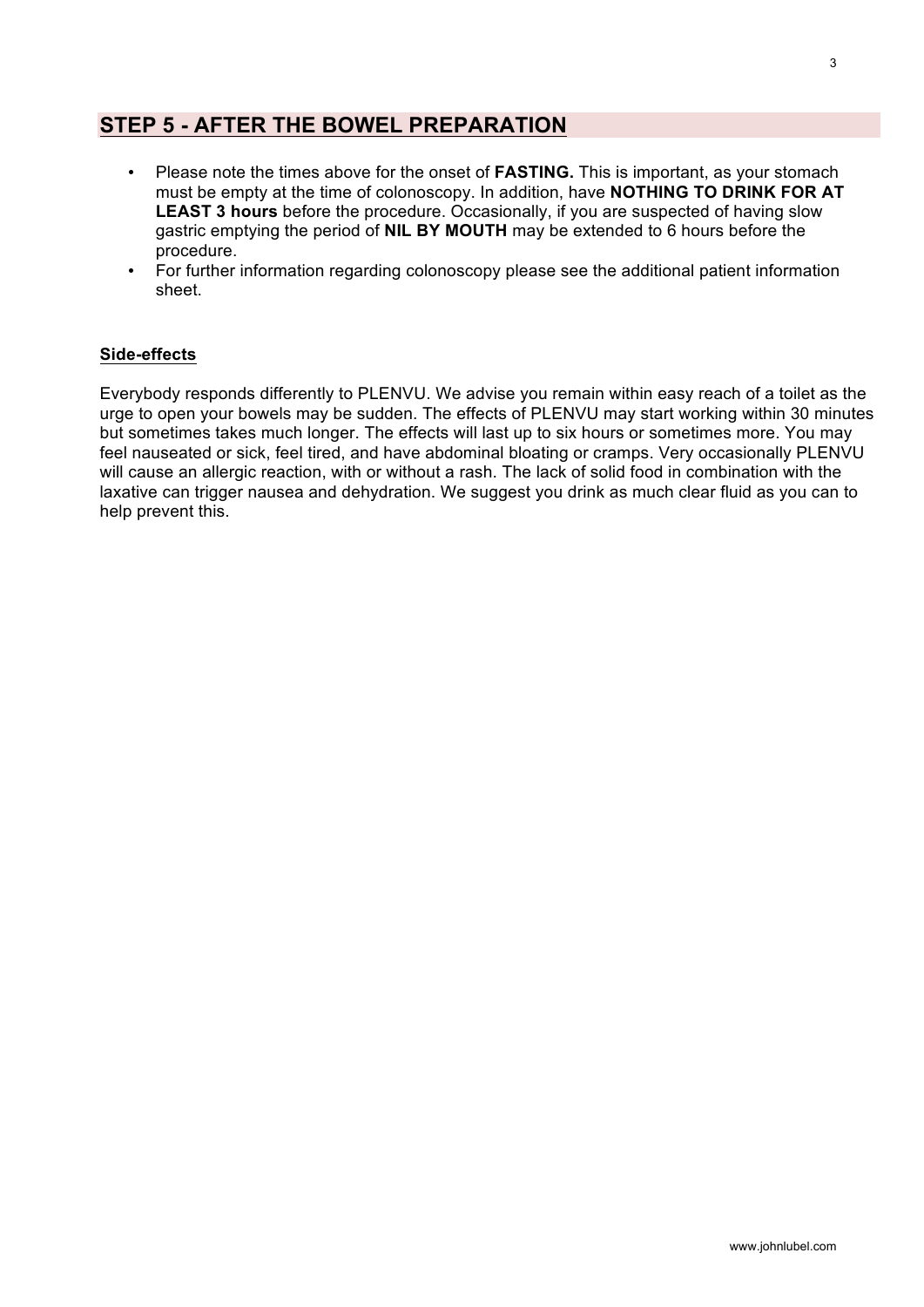# **APPENDIX**

#### **LOW FIBRE DIET**

| Low fibre foods which are allowed                                                                                 | High fibre foods which should be avoided                                           |
|-------------------------------------------------------------------------------------------------------------------|------------------------------------------------------------------------------------|
| Eggs, white meat such as chicken (skinless),<br>grilled or poached fish (no skin), cheese, tofu                   | <b>Breakfast cereals</b>                                                           |
| White bread/toast/butter/margarine, croissants,<br>(white) pasta, rice, boiled or mashed potatoes (sl<br>removed) | Bacon, sausages, black pudding, red meat and<br>pies                               |
| Water, fizzy drinks, fruit squash<br>(NOT blackcurrant, redcurrant)                                               | Fruit                                                                              |
| Tea, coffee, clear soups                                                                                          | Nuts and pulses including baked beans                                              |
| Ice cream, custard, boiled sweets                                                                                 | Any vegetables, fruit or salad                                                     |
| Marmalade (without peel)                                                                                          | Wholemeal or brown bread, puddings containing<br>fruit or nuts, cakes and biscuits |
| Yoghurts                                                                                                          | Potato skins or chips, wholemeal pasta, brown                                      |

#### **WHITE DIET SAMPLE MENU PLAN**

| Breakfast:     | Glass of Milk (regular, low fat, skim)<br>Rice bubbles with milk and white sugar<br>Scrambled eggs and regular white toast                                                                                                                                  |
|----------------|-------------------------------------------------------------------------------------------------------------------------------------------------------------------------------------------------------------------------------------------------------------|
| Morning Tea:   | Glass of Mineral water<br>Plain rice crackers with cheese                                                                                                                                                                                                   |
| Lunch:         | Glass of lemonade<br>White bread sandwich with sliced chicken breast, cream cheese or mayonnaise<br>A white chocolate Freddo Frog or Lemonade icy-pole                                                                                                      |
| Afternoon Tea: | Plain vanilla yoghurt Vanilla milkshake                                                                                                                                                                                                                     |
| Dinner:        | White fish fillet with white rice or mashed potato or<br>Regular pasta with diced chicken breast and Parmesan cheese or<br>Chicken soup (clear chicken broth/stock) with rice noodles and sliced chicken<br>breast<br>Glass of soda water Vanilla ice cream |

### **TIPS WHEN MAKING PLENVU**

Reconstitution of PLENVU in water may take up to 5 minutes and is best performed by adding the powder to the mixing vessel first followed by the water. The patient should wait until all the powder has dissolved before drinking the solution.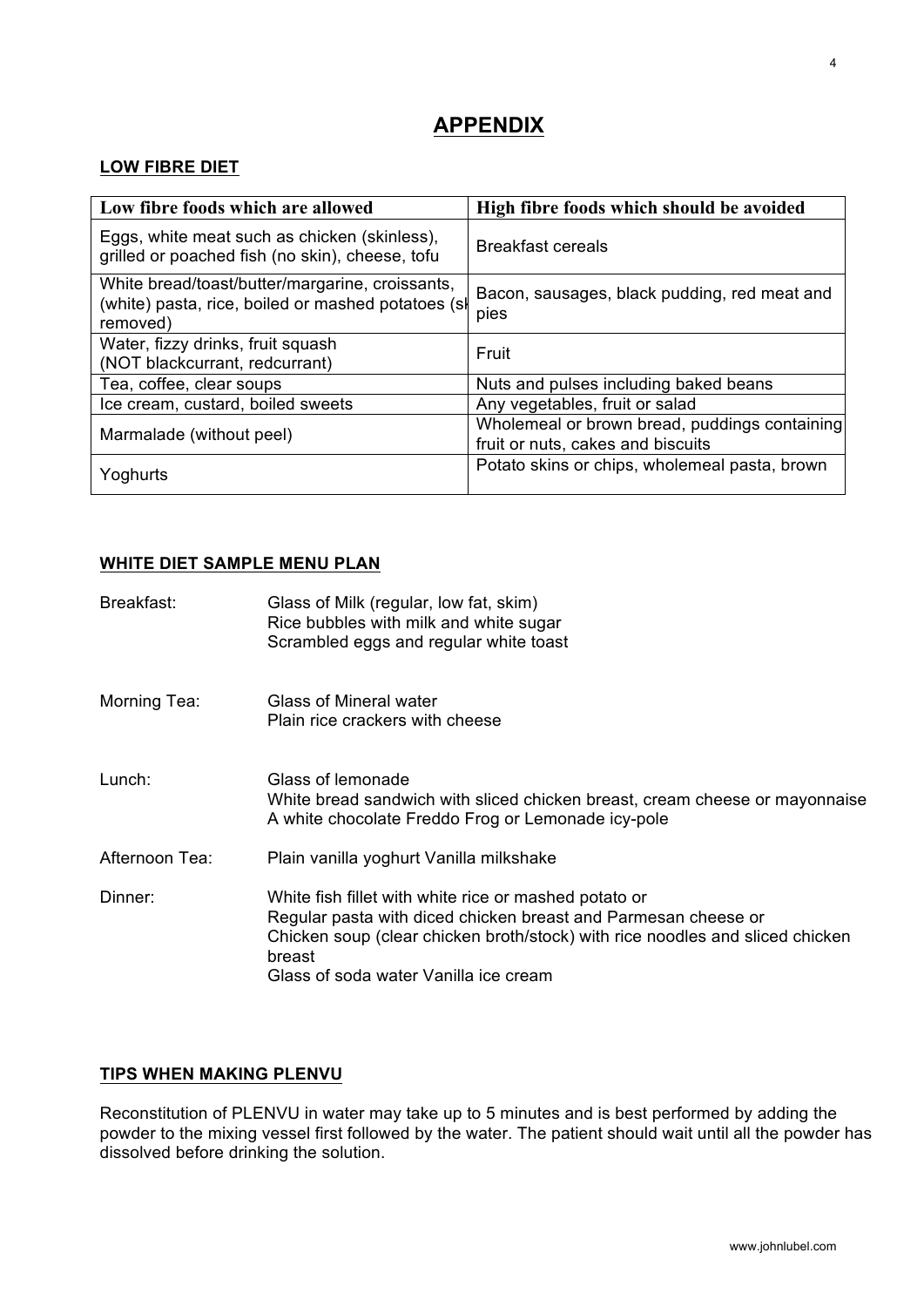After reconstitution, the PLENVU solution may be used immediately or if preferred may be cooled before use. The reconstituted solution should be used within 12 hours.

Making the preparation more palatable:

- Chill the solution
- drink solution through a straw
- suck on lemon slices
- suck on sugar-free menthol sweets

#### **MAKING UP AND TAKING PLENVU**



- . The intake of any fluid should be completed no later than 2 hours prior to the examination.
- . Stay within easy reach of an unoccupied toilet while taking the preparation.